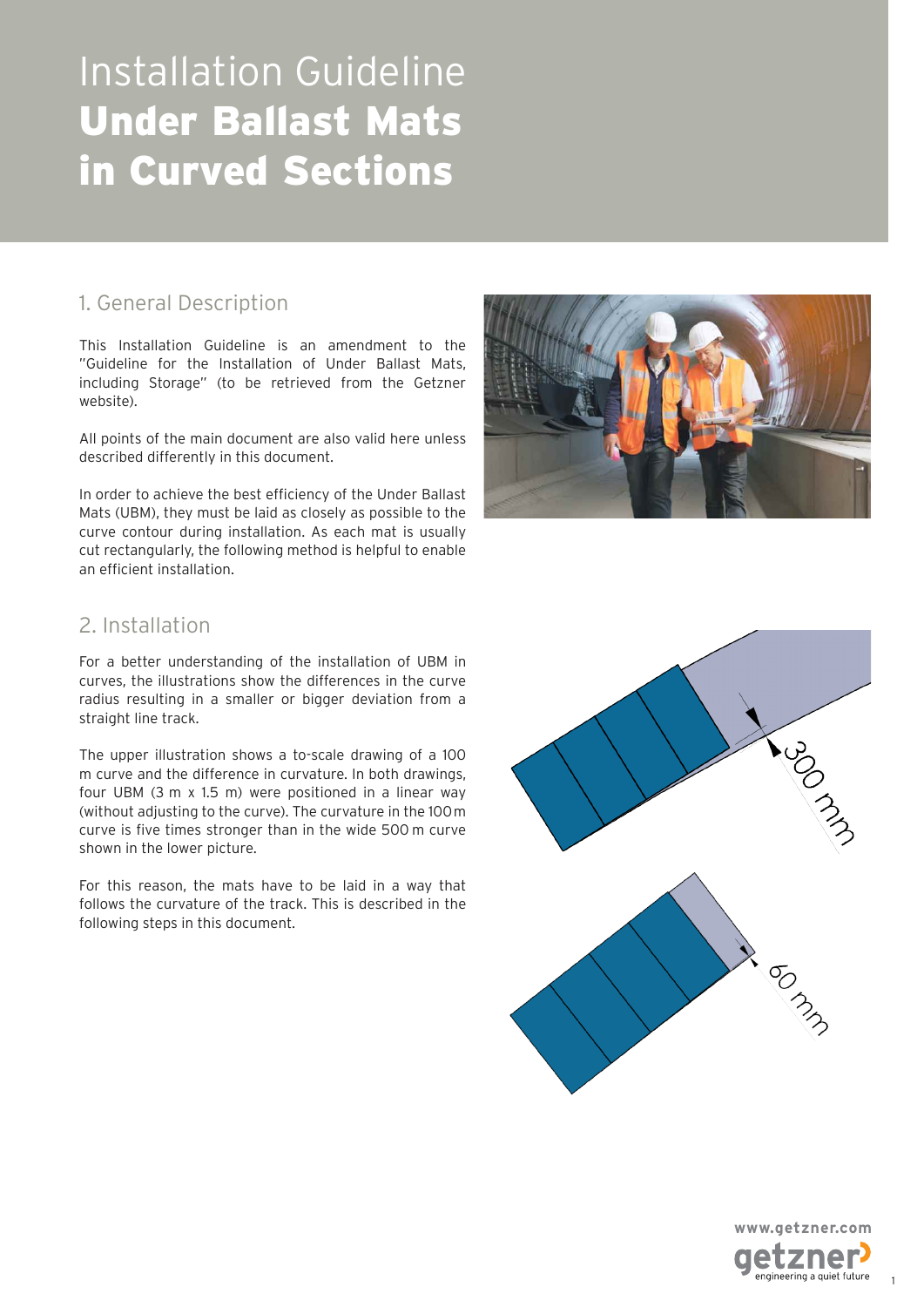

#### **2.1 Installation of UBM**

In order to lay and fit the mats the first step is to overlay two mats (#1 and #2) towards the direction of the curve so that they are touching at the outside top corner.

In the second step, the overlap of mat #1 is cut off using the edge of mat #2 as guidance. The cut wedge-shaped piece (#1.1) has to be pulled out from underneath, is rotated 180° and positioned after mat #2 and used to direct the third piece (#3) of mat towards the curve radius.

Depending on the radius further cutting of the next wedge is necessary either right after it or only after another few pieces of mat.

The narrower the curve, the more cutting is necessary. Gaps between the mats that could be penetrated by stones must be avoided. It is therefore extremely important to cover the mat joints with the fleece strips provided by Getzner. The fleece strips can be glued or welded with the Getzner Weld-Jet device. The appropriate method depends on the general conditions at construction site.



#### **2.2 Alignment of UBM**

This illustration shows a typical series of mat fittings in a narrow curve.

As mentioned in the description above this series can vary depending on the curve radius.

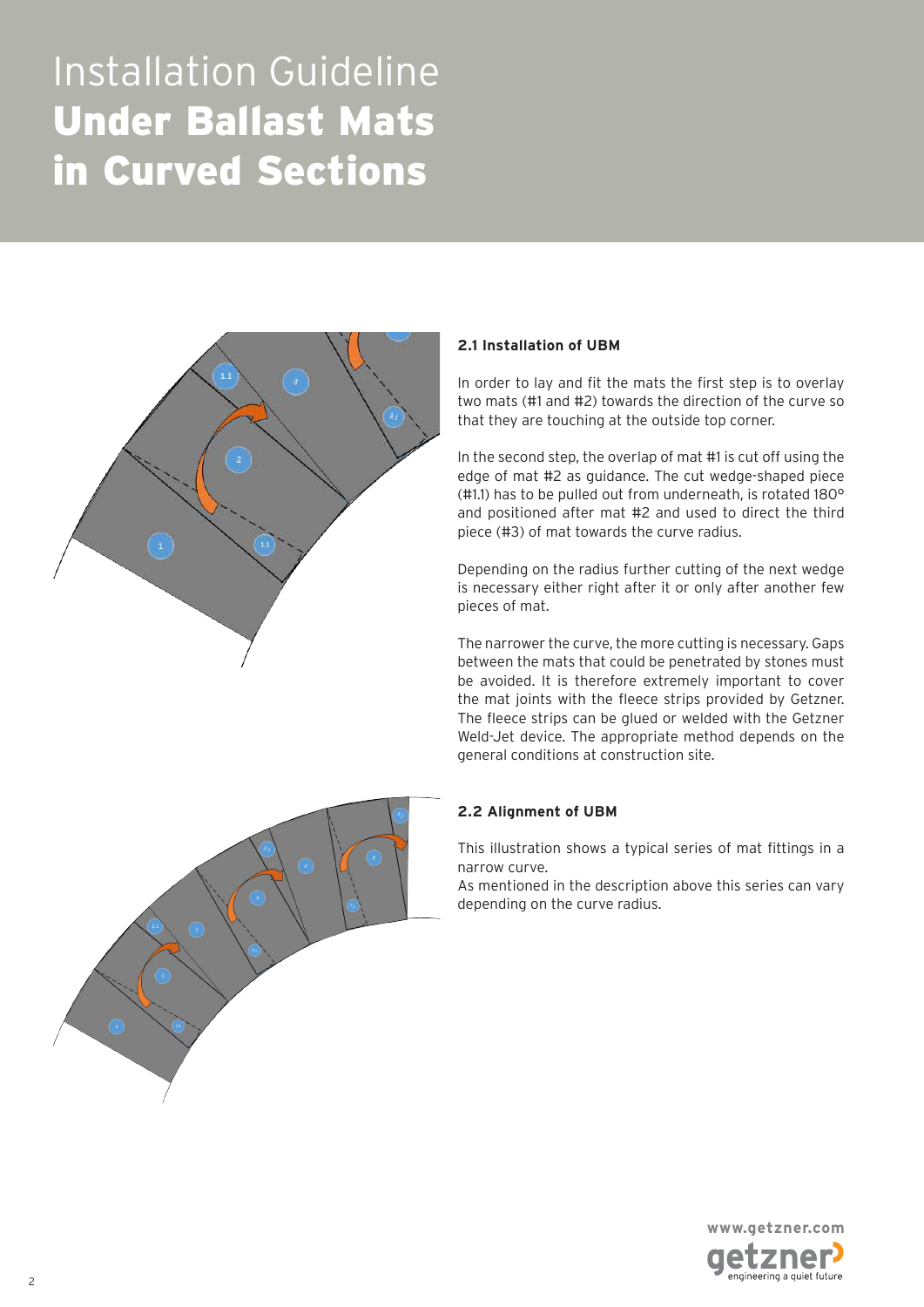



#### **2.3 Final result**

If all of the above mentioned steps are followed, the final result should look like these two illustrations.



3